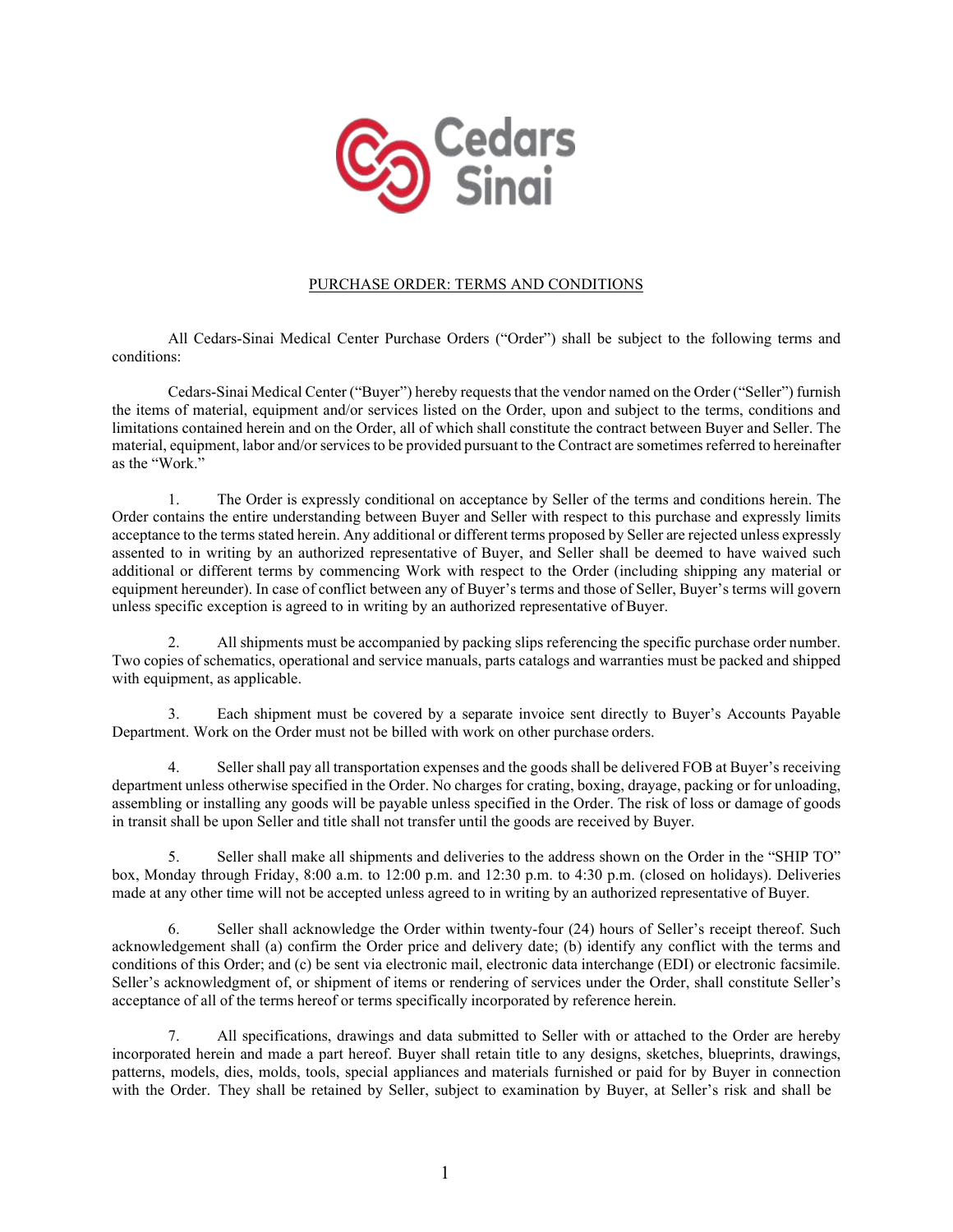replaced by Seller, if lost, destroyed or damaged. Seller hereby assigns to Buyer, for no additional consideration, Seller's rights, including copyrights, in all deliverables, materials, and other works prepared by Seller pursuant to this Order. Seller shall promptly sign and deliver to Buyer any documents and take any actions that Buyer reasonably requests to establish and perfect the rights assigned to Buyer or its designee under this provision. At all times, such property shall be subject to disposition of Buyer and at the termination of the Order shall be returned to Buyer unless Buyer directs otherwise in writing.

8. Buyer reserves the right to cancel this Order, without cause, upon thirty (30) days' written notice to Seller.

9. Buyer reserves the right at any time to make changes in any one or more of the following: (a) specifications, drawings and data incorporated herein where the items to be furnished are to be specially manufactured for Buyer; (b) methods of shipment or packing; (c) place of delivery; and (d) time of delivery. If any such change causes an increase or decrease in the cost of or the time required for performance of the Order, an equitable adjustment shall be made in the contract price or delivery schedule, or both. Any claim by Seller for adjustment under this clause shall be deemed waived unless asserted in writing within ten (10) days from receipt by Seller of the change. Price increases or extensions of time for delivery shall not be binding on Buyer unless evidenced by a Purchase Order Change Notice issued and signed by Buyer.

10. Delivery shall not be deemed to be complete until goods have been actually received and accepted by Buyer, notwithstanding any agreement to pay freight, express or other transportation charges.

11. Time is of the essence in the Order, and if delivery of items or rendering of services is not completed by the time promised, Buyer reserves the right without liability, in addition to its other rights and remedies, to terminate the Order by notice effective when received by Seller, as to stated items not yet shipped or services not yet rendered, and to purchase substitute items or services elsewhere and charge Seller with any loss incurred. Any provisions herein for delivery of articles or the rendering of services by installments shall not be construed as making the obligations of Seller severable.

12. Seller agrees to indemnify, defend (with counsel of its own choosing and reasonably acceptable to Buyer) and hold harmless Buyer from and against all claims, liability, loss, damage or expense, including reasonable attorneys' fees and court costs, resulting from: (a) the purchase or use of any product supplied or services performed hereunder; (b) the Seller's failure to comply with federal, state or local laws; (c) any actual or claimed trademark, patent or copyright infringements; (d) any damage to or loss of any Stored Items (as such term is defined in Section 13, below) while such Stored Items are on Buyer's premises; and (e) any litigation based thereon, with respect to any part of the items covered by the Order, and such obligations shall survive acceptance of the items and payment therefor by Buyer. Seller shall pay all costs, including attorneys' fees, incurred in enforcing this indemnification provision. For services performed on-site (e.g., construction, installation, etc.), Seller shall procure and maintain liability insurance, with contractual liability coverage, with the minimum amounts required by Buyer's Risk Management Department or such higher limits as Buyer reasonably requests. Seller shall, on or before performance under the Order, provide Buyer with a Certificate of Insurance evidencing the foregoing coverages and limits. If Seller is notified of cancellation of any of the insurance coverages required by this Order, Seller must notify the Cedars-Sinai Purchasing Department Manager within thirty (30) days of receiving the notice of cancellation.

13. To the extent that Seller stores any equipment, materials, supplies, inventory or other items that are owned by Seller ("Stored Items") on Buyer's premises pursuant to an agreement or other arrangement with Buyer, Seller agrees that such Stored Items may only be used for the benefit of Buyer and not for the benefit of any third party. Seller acknowledges that Buyer has agreed to store the Stored Items without charge as a courtesy to Seller, and agrees that Buyer shall have no liability for any damage to or loss of any Stored Items incurred while such Stored Items are on Buyer's premises, regardless of whether such damage or loss is the result of Buyer's negligence. Seller agrees to procure and maintain liability insurance adequate to cover the repair and replacement of all Stored Items while such Stored Items are on Buyer's premises.

14. Seller expressly warrants that all the items and services to be furnished in the Order will be in full conformity with Buyer's orders, descriptions or specifications ("Specifications") and free from defects in material and/or workmanship, and fit for the use intended by Buyer. Such warranty shall survive delivery, and shall not be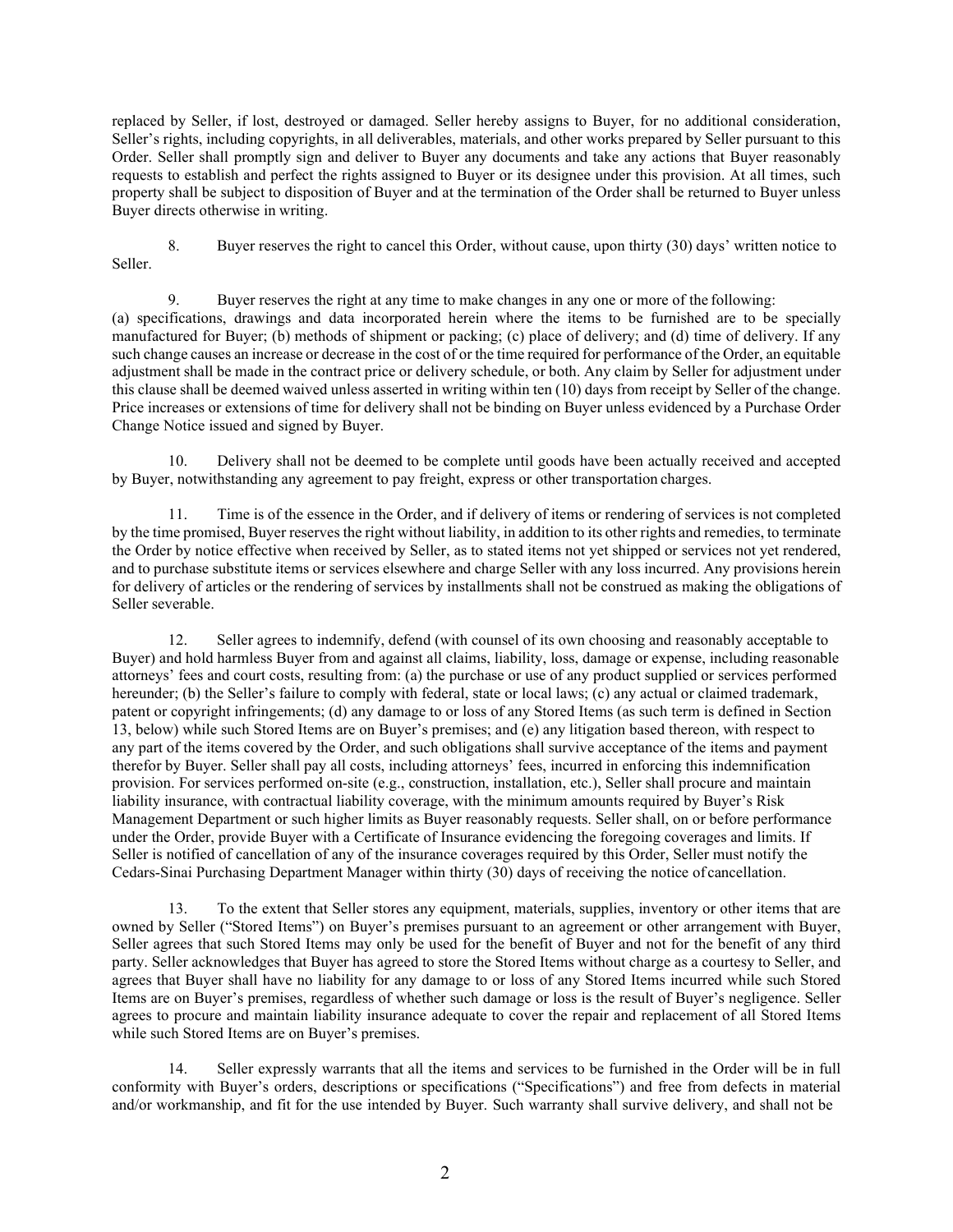deemed waived either by reason of Buyer's acceptance of said materials or articles or by payment for them. Said warranties shall be in addition to any warranties of additional scope given to Buyer by Seller. Seller shall ensure that any third party warranties applicable to items or services provided under the Order are assigned to Buyer. Any deviations from the Order or Specifications furnished hereunder, or any other exceptions or alterations, must be approved in writing by an authorized representative of Buyer.

15. All items shall be received subject to Buyer's right of inspection and rejection. Defective items or items not in accordance with Buyer's Specifications will be held for Seller's instructions at Seller's risk and if Seller so directs, will be returned at Seller's expense. If inspection discloses that part of the goods received are not in accordance with Buyer's Specifications, Buyer shall have the right to cancel any unshipped portion of the Order. Payment for goods on the Order prior to inspection shall not constitute acceptance thereof and is without prejudice to any claims that Buyer may have against Seller. Buyer shall not be responsible for unauthorized items shipped or services performed against the Order.

16. The laws of the State of California (without giving effect to the conflicts of law principles thereof) shall govern all matters arising out of or relating to the Order and all of the transactions it contemplates, including, without limitation, its validity, interpretation, construction, performance and enforcement. The parties agree that Los Angeles County, California shall be the situs of any legal proceeding arising out of or relating to the Order. Each party hereby waives any right it may have to assert the doctrine of forum non conveniens or similar doctrine or to object to venue with respect to any proceeding brought in accordance with this Section, and stipulates that the state and federal courts located in Los Angeles, California shall have in personam jurisdiction and venue over each of them for the purpose of litigating any dispute, controversy, or proceeding arising out of or related to the Order. Each party hereby authorizes and accepts service of process sufficient for personal jurisdiction in any action against it as contemplated by this Section by registered or certified mail, return receipt requested, postage prepaid, to its address for the giving of notices as set forth in the Order.

17. This Order may not be assigned by Seller without Buyer's prior written consent, which consent may be withheld in Buyer's sole and absolute discretion.

18. All materials, equipment and installation furnished by Seller shall meet the requirements of the Occupational Safety and Health Act, latest revision ("OSHA"), and those of all applicable federal, state and local codes, ordinances, regulations, rules, etc., latest revision. Any equipment listed herein with an electrical component shall be Underwriters Laboratories, Inc. ("U.L.") Listed, or have the approval of the: (a) Electrical Testing Laboratories, Inc. ("E.T.L."); (b) MET Laboratories, Inc. ("MET"); (c) Pulver Laboratories; (d) L.A. City Electric Testing Laboratory; or (e) any other nationally recognized testing laboratory designated by OSHA for electrical testing. Any equipment requiring testing and approval of one of these laboratories will be tested at Seller's expense, including filing fees and alterations, if required.

19. The parties agree to comply with all applicable federal, state and local laws, regulations, ordinances and orders with respect to the performance of the Work. Seller acknowledges that Buyer maintains a Corporate Integrity Program ("Corporate Integrity Program"), which is available at http://www.cedars- sinai.edu/About-Us/Purchasing.aspx, and agrees that it shall review the Corporate Integrity Program before commencing the Work. Buyer's Corporate Integrity Program includes, among other things, written policies and procedures regarding the federal False Claims Act (31 U.S.C. Section 3729 et seq.), the California False Claims Act (California Government Code Section 12650 et seq.) and the regulations and official guidance promulgated thereunder, as amended from time to time (collectively, the "False Claims Laws"). By executing the Order, Seller represents and warrants that neither Seller nor any of its personnel or agents: (i) has engaged in any activities prohibited by the False Claims Laws; (ii) has, in the past ten (10) years, been debarred, excluded or otherwise made ineligible by any Federal governmental agency from participating in Federally reimbursed health care programs;

(iii) has, in the past ten (10) years, been sanctioned or convicted by any Federal governmental agency; (iv) is listed in any Federal governmental agency's list of sanctioned, debarred, excluded or ineligible contractors; or (v) is listed on the U.S. Department of Treasury's List of Specially Designated Nationals or the U.S. Department of Commerce's Denied Persons List, Unverified List and Entity List. Seller hereby agrees that (A) it shall not engage in any activities prohibited by the False Claims Laws and shall otherwise comply with Buyer's Corporate Integrity Program; (B) it shall notify Buyer within two (2) business days of any conviction, citation, judgment or settlement affecting the representations and warranties contained in items (ii), (iii), (iv) or (v) above; and (C) any debarment,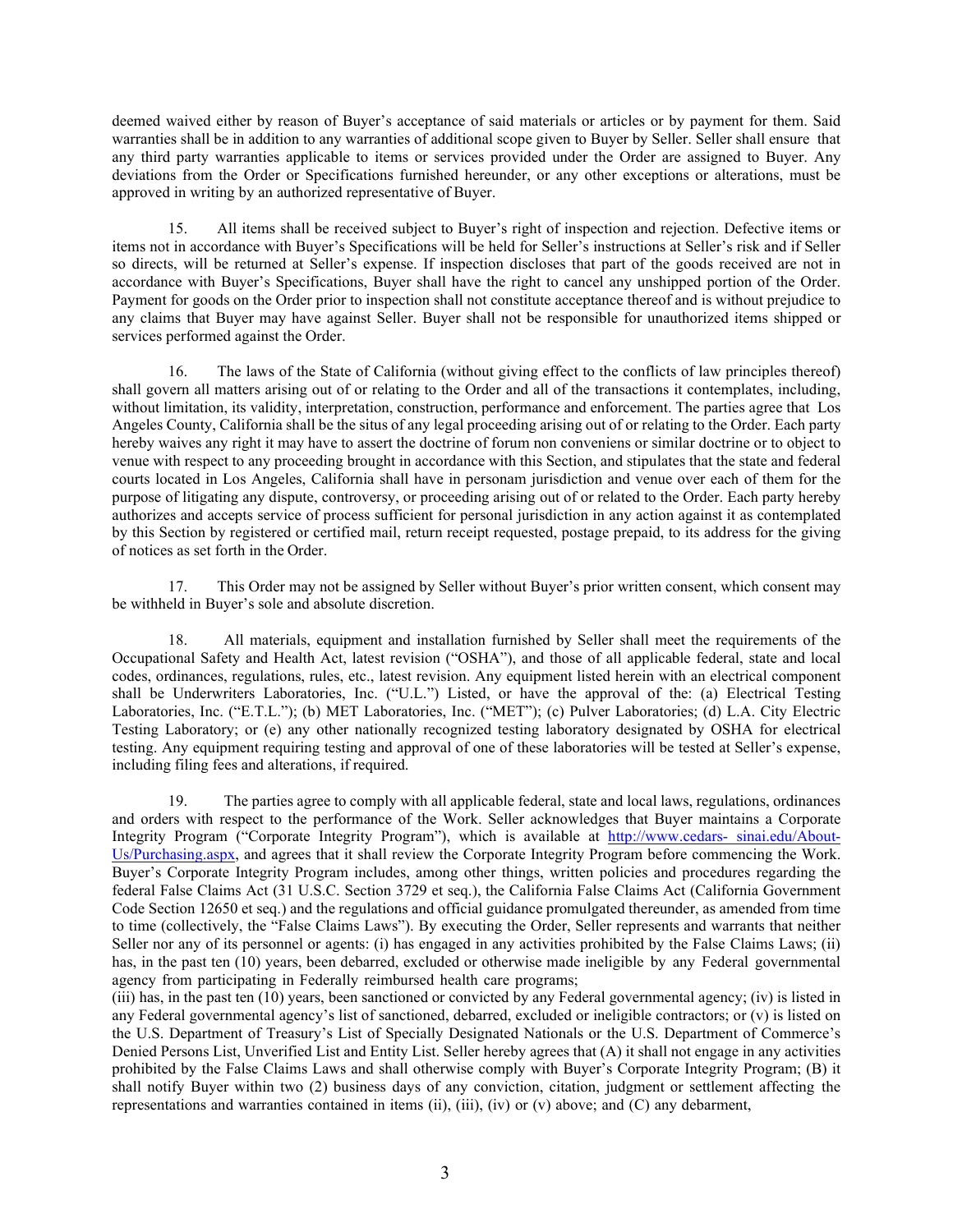exclusion, ineligibility, sanction or listing as described in items  $(ii)$ ,  $(iii)$ ,  $(iv)$  or  $(v)$  above is grounds for immediate termination of the Order by Buyer.

20. Seller hereby certifies that neither Seller nor Seller's personnel assigned to Buyer have been charged with or convicted of any crime or offense. Without waiving Seller's obligations hereunder, it is understood and agreed that in accordance with Buyer's policy, Buyer may conduct criminal background checks throughout the term of the Order on all personnel assigned to perform any Work at Buyer's facilities, including with respect to the matters set forth in Section 19, above.

21. Seller represents that the prices charged for the items or services covered by the Order comply with applicable government regulations in effect at time of quotation, sale or delivery and at all subsequenttimes.

22. Buyer's policy prohibits employees from accepting gifts or gratuities from vendors doing business with, or seeking to do business with, Buyer. Buyer shall have the right to cancel the Order forthwith in the event Seller proffers any gift or gratuity to an employee of Buyer contrary to Buyer's policy concerning gifts and gratuities.

23. The remedies herein reserved shall be cumulative, and additional to any other or further remedies provided in law or in equity. No waiver of a breach of any provision of this Order shall constitute a waiver of any other breach, or of such provision. No provisions of this Order shall be waived by Buyer, except expressly in writing signed by Buyer.

24. During the performance of this Order, Seller agrees as follows:

(a) Seller will not discriminate against any employee or applicant for employment because of race, color, age (over 40), marital status, religion, sex, actual or perceived sexual orientation, national origin, ancestry, medical condition (cancer related), physical or mental handicap or Vietnam era veteran status. Seller agrees to take affirmative action to ensure that applicants are employed, and that employees are treated during employment, without regard to their race, color, religion, sex, sexual orientation or national origin. Such action shall include, but not be limited to the following: employment, upgrading, demotion, or transfer; recruitment or recruitment advertising; layoff or termination; rates of pay or other forms of compensation; and selection for training, including apprenticeship. Seller agrees to post in conspicuous places, available to employees and applicants for employment, notices setting forth the provisions of this non-discrimination clause.

(b) Seller will, in all solicitations or advertisements for employees placed by or on behalf of Seller, state that all qualified applicants will receive consideration for employment without regard to race, color, age (over 40), marital status, religion, sex, actual or perceived sexual orientation, national origin, ancestry, medical condition (cancer related), physical or mental handicap or Vietnam era veteran status.

(c) Seller will send to each labor union or representative of workers with which Seller has a collective bargaining agreement or other contract or understanding, a notice, advising the labor union or workers' representative of the Seller's commitments under Section 202 of Executive Order No. 11246 of September 24, 1965 (the "Executive Order"), and shall post copies of the notice in conspicuous places available to employees and applicants for employment.

(d) Sellers will comply with all provisions of the Executive Order, and of the rules, regulations, and relevant orders of the United States Secretary of Labor ("Labor Secretary").

(e) Seller will furnish all information and reports required by the Executive Order, and by the rules, regulations, and orders of the Labor Secretary, or pursuant thereto, and will permit access to Seller's books, records, and documents by Buyer and by the Labor Secretary or their authorized agents for purposes of investigation to ascertain compliance with such rules, regulations, and orders.

(f) In the event of Seller's noncompliance with the nondiscrimination clause of this Order or with any of such rules, regulations or orders, this Order may be canceled, terminated or suspended in whole or in part and Seller may be declared ineligible for further Government contracts in accordance with procedures authorized in the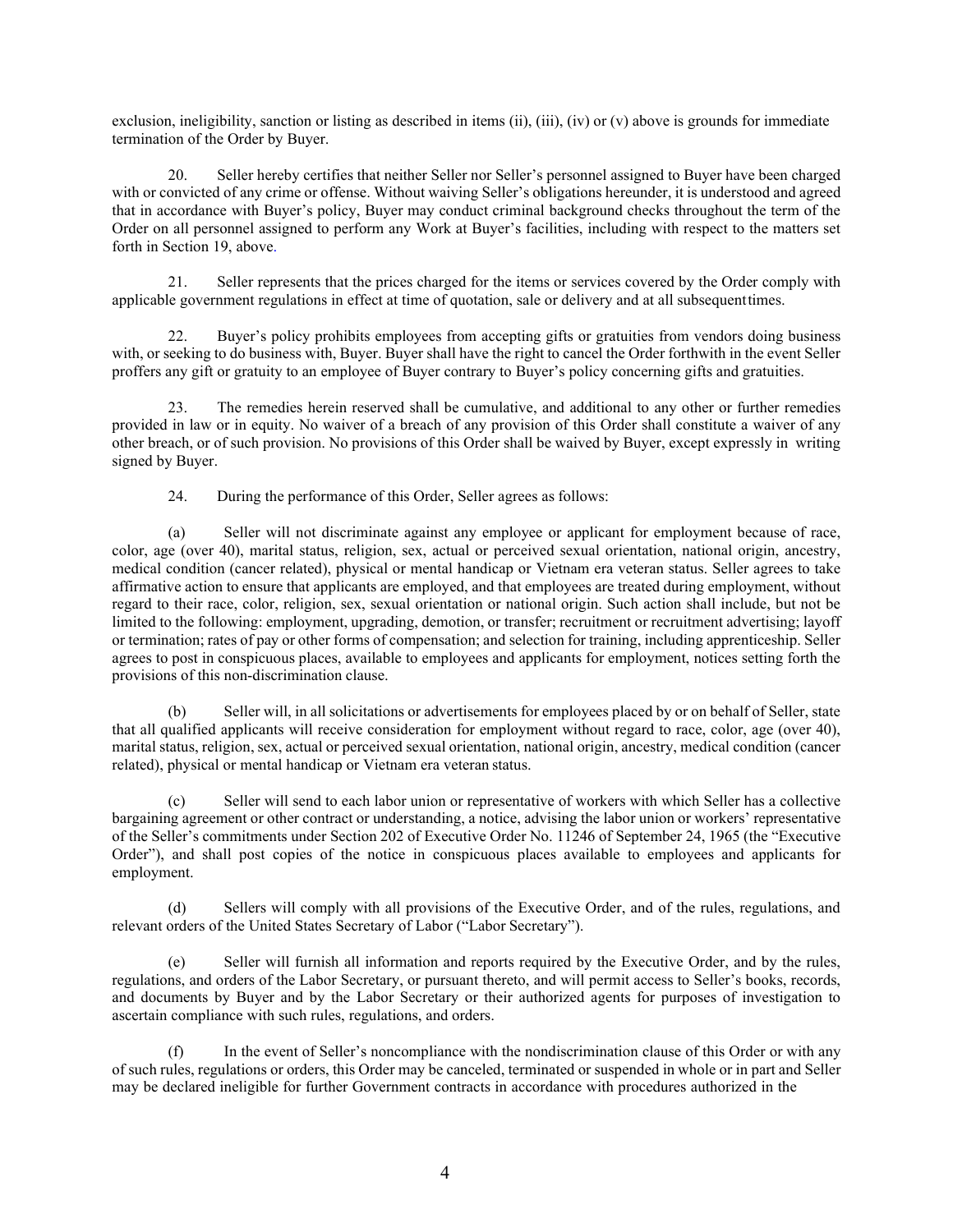Executive Order, and such other sanctions may be imposed and remedies invoked as provided in the Executive Order, or by rule, regulation, or order of the Labor Secretary, or as otherwise provided by law.

(g) Seller will include the provisions of Section 24(a) through (g) in every subcontract or purchase order unless exempted by rules, regulations, or orders of the Labor Secretary issued pursuant to Section 204 of the Executive Order, so that such provisions will be binding upon each subcontractor or vendor. Seller will take such action with respect to any subcontract or purchase order as the Labor Secretary may direct as a means of enforcing such provisions, including sanctions for noncompliance; provided, however, that in the event that Seller becomes involved in, or is threatened with, litigation with a subcontractor or vendor as a result of such direction, Seller may request the United States to enter into such litigation to protect the interests of the United States.

25. Seller agrees, in connection with the subject matter of the Order, to cooperate fully with Buyer by, among other things, maintaining and making available all necessary records, in order to assure Buyer will be able to meet all requirements for participation in and payment associated with public or private third party payment programs, including but not limited to, matters covered by Section  $1861(v)(l)(l)$  of the Social Security Act, as amended, and any written regulations thereto (collectively, the "Act"). Seller shall comply with the following requirements, which are set forth in Section 1861(v)(l)(I) of the Act and 42 C.F.R. Section 420.300 etseq.:

(a) Until the expiration of four (4) years after the furnishing of all Work pursuant to the Order, Seller shall make available, upon written request by the Secretary of the United States Department of Health and Human Services ("Secretary"), or upon request by the Comptroller General of the United States ("Comptroller General"), or any of their duly authorized representatives, the Order, and books, documents and records of Seller (including all writings, recordings, transcriptions and tapes of any description) that are necessary to certify the nature and extent of such costs; and

(b) If Seller carries out any of the duties of the Order through a subcontract with a value or cost of Ten Thousand Dollars (\$10,000) or more over a twelve (12) month period, with an organization related to the subcontractor [as that term is defined in 42 C.F.R. Section 420.300], such subcontract shall contain a clause to the effect that until the expiration of four (4) years after the furnishing of such services pursuant to such subcontract, the related organization shall make available, upon written request by the Secretary or upon request by the Comptroller General, or any of their duly authorized representatives, the subcontract, and books, documents and records of such organization that are necessary to verify the nature and extent of such costs.

(c) If Seller is required to disclose books, documents or records pursuant to Section  $1861(v)(l)(l)$  of the Act and 42 C.F.R. Section 420.300 et seq., Seller shall promptly notify Buyer of the nature and scope of such request and Seller's response thereto, and shall make copies of all such books, documents or records disclosed available to Buyer.

26. Seller agrees not to make any written use of or reference to any of Buyer's names, trade names, fictitious business names, trademarks, service marks, or logos for any marketing, public relations, advertising, display or other business purpose or make any use of Buyer's facilities for any activity unrelated to the express business purposes and interests of Buyer under the Order, without the prior written consent of Buyer, which consent may be withheld or granted in Buyer's sole and absolute discretion. Without limiting the foregoing, Seller may not list Buyer as a customer without Buyer's prior written consent.

27. In the event that Seller will be providing Work under the Order which may give rise to mechanic's lien rights to Seller and/or its subcontractors, subsubcontractors or material suppliers under California law, payment for Work supplied under the Order shall be made pursuant to Buyer's internal accounts payable procedures which require adequate documentation to assure that Buyer's property remains free and clear of mechanic's liens before payments will be made. At the time of submission of each application for payment, the Seller shall deliver to Buyer the following documents in form and content satisfactory to Buyer and in compliance with California law:

(a) Either a conditional waiver and release upon progress payment or a conditional waiver and release upon final payment, as appropriate (conditional only upon receipt of payment), in substantially the form set forth in California Civil Code Section 3262(d), executed by Seller and each subcontractor, subsubcontractor and material supplier entitled to be paid out of the particular payment and covering all Work performed or supplied by the Seller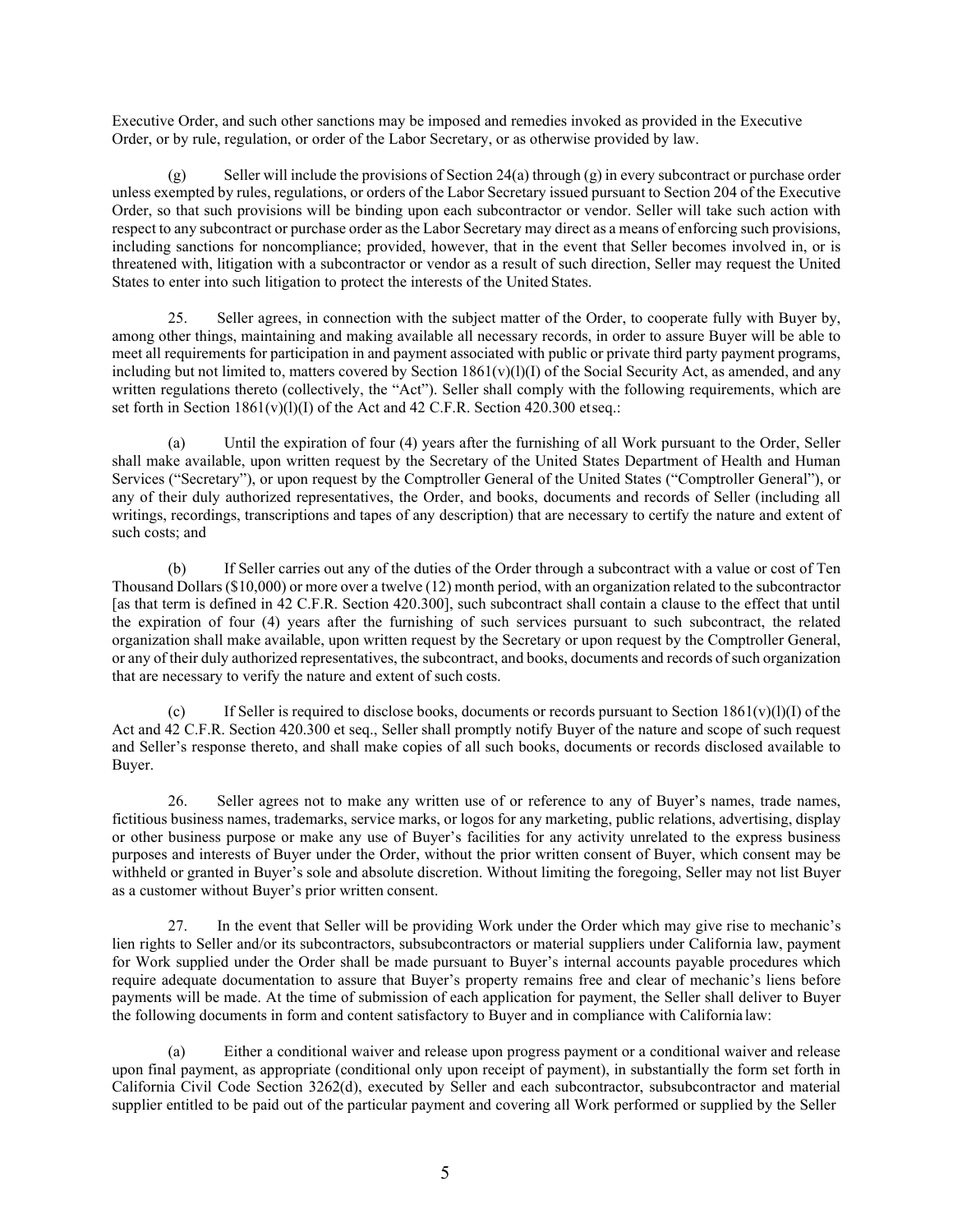and the particular subcontractor, subsubcontractor or material supplier since the last previous payment. Such conditional waiver and release shall be accompanied by evidence of payment, which may include Seller's endorsement on a single or joint payee check paid by the bank upon which it was drawn or Seller's written acknowledgement of payment.

(b) Either an unconditional waiver and release upon progress payment or an unconditional waiver and release upon final payment, as appropriate, in substantially the form set forth in California Civil Code Section 3262(d), executed by Seller and each subcontractor, subsubcontractor and material supplier entitled to be paid out of the last previous payment covering all Work performed or supplied by the Seller and the particular subcontractor, subsubcontractor or material supplier prior to the last previous payment.

Except as expressly set forth herein or otherwise in writing as executed by both Seller's and Buyer's authorized representatives, Buyer shall make no payments pursuant to the Order. All preliminary twenty (20)-day notices pertaining to liens arising under the Order shall be submitted to the attention of Buyer's Vice President for Facilities Planning, Design and Construction.

28. Seller acknowledges and agrees that the Order shall be treated confidentially in all respects and Seller shall refrain from any publicity or advertising concerning the Order.

29. Seller agrees to comply with all applicable Joint Commission accreditation standards with respect to the Work rendered hereunder.

30. The following provisions shall apply:

(a) Buyer may terminate the Order if (i) the Seller provides goods and/or services that, in the sole and absolute discretion of Buyer, are not of the quality expected by Buyer or are determined to pose a risk to patient health or safety; or (ii) has otherwise breached any provision of the Order.

When Buyer terminates the Order for one of the reasons stated in Section  $30(a)$ , Seller shall not be entitled to receive further payment until the Work is finished.

(c) If the unpaid balance of amounts due under the Order exceeds the costs of finishing the Work, such excess shall be paid to Seller. If such costs exceed the unpaid balance, Seller shall pay the difference to Buyer. This obligation for payment shall survive termination of the Order.

31. Seller agrees to respect and maintain (and shall cause all its employees and agents to respect and maintain) the confidentiality of all personal health and other personal information concerning all patients, employees, and other individuals. The parties intend to comply with applicable provisions of the Health Insurance Portability and Accountability Act of 1996, as amended from time to time, including the amendments and related laws of the Health Information Technology for Economic and Clinical Health Act, and regulations promulgated thereunder, California laws relating to the privacy of patient and individual information and other applicable laws. To the extent that Seller shall have access to health information concerning patients of Buyer or Seller shall otherwise have access to proprietary or individual personal information of Buyer, Seller and Buyer shall enter into Buyer's form of Agreement to Secure Protected Personal Information (Including Business Associate Agreement Provisions).

32. Buyer's Purchasing Department will evaluate and select environmentally preferable products whenever possible.

33. Seller and all of Seller's personnel who will attend meetings, perform Work or have any presence at Buyer's facilities shall have a current (within a year) certificate of health clearance, including a PPD test or chest xray showing no active tuberculosis. In accordance with Buyer's policy, in the event that any of Seller's personnel will have direct contact with Buyer's patients, such personnel shall also be required to obtain verification of a titre test proving immunity to rubella, measles, mumps, varicella-zoster virus infection (chicken pox), or proof of immunization, proof of immunization against hepatitis B (heptavac) and such other health issues subsequently identified by Buyer. Seller shall (a) ensure compliance with this Section; (b) be solely responsible for all costs and